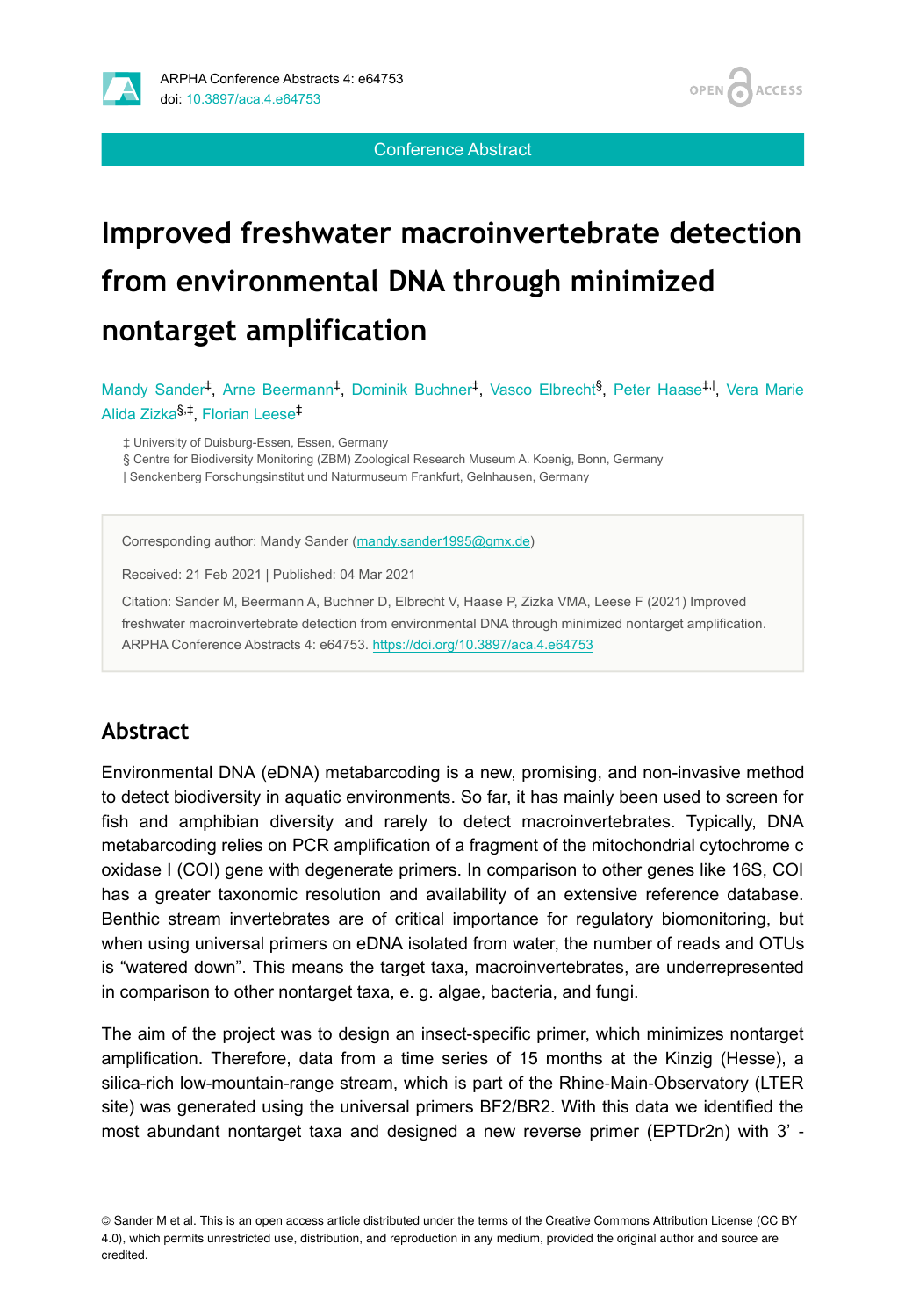specificity toward benthic invertebrate taxa. Primer specificity was validated in silico together with universal forward primer fwhF2 using available data from GenBank and BOLD. 20 eDNA samples from the Kinzig River and its tributaries were then used to test the new primer in situ together with primer fwhF2.

The new primer combination showed a much higher amplification of benthic invertebrates, insects in particular, than two other universal primer pairs for both, number of target reads (fwhF2/EPTDr2n: 99.6% versus BF2/BR2: 25.89% and fwhF2/fwhR2n: 39.04%; Fig. 1) and number of target species (fwhF2/EPTDr2n: 305 versus BF2/BR2: 113 and fwhF2/fwhR2n: 185). Additionally, the number of benthic invertebrate species exceeded even the number of 153 species identified by expert taxonomists at nearby sites across two decades of sampling. While several taxa reported, like a few trichopteran genera, flatworms, and some crustaceans, were not found, the primer shows greatly improved results for eDNA metabarcoding of benthic invertebrates(Leese et al. 2021).



In situ primer evaluation using the 20 eDNA samples from the RMO LTER site 54. Pie charts show proportion of reads assigned to phylogenetically distinct groups (see legend) using primer combinations BF2/BR2 (a), fwhF2/FwhR2n (b), and fwhF2/EPTDr2n (c)

### **Keywords**

bioassessment, bioindication, biomonitoring, COI, eDNA, insects, LTER, metabarcoding, primer bias

### **Presenting author**

Mandy Sander

### **Presented at**

1st DNAQUA International Conference (March 9-11, 2021)